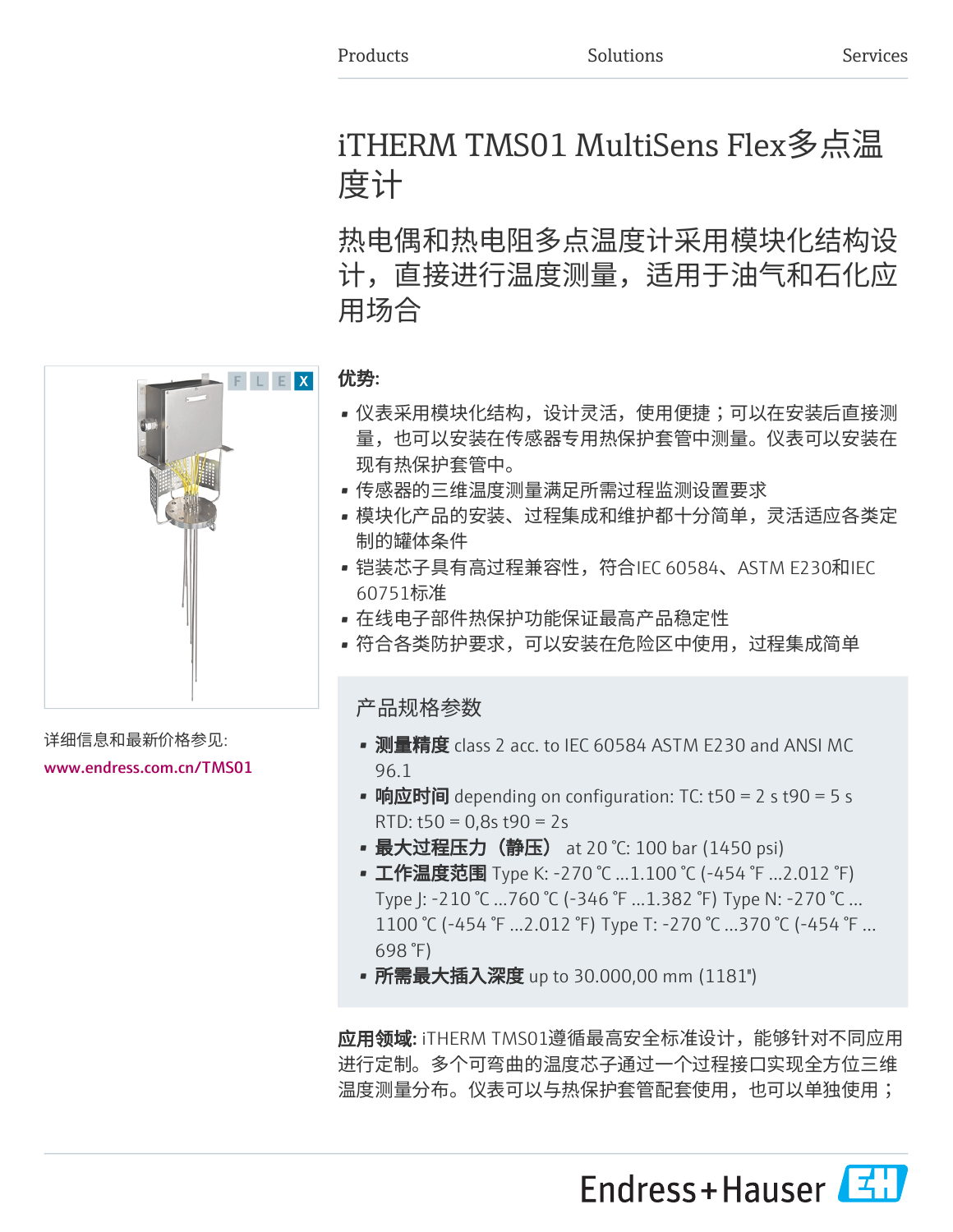具有最优响应时间,强机械强度,并且传感器可更换。采用热电偶或 热电阻技术,或使用iTHERM StrongSens。

## 特征和规格

温度计 あいさい 測量原理

热电阻

#### 特点/应用

metric style easy-to-use suitable for hazardous areas flanged process connection light chemical processes 3D sensors distributions modular design replaceable sensors during shutdown

#### 热保护套管

without (for direct contact sensors type) with (for replaceable sensors) with (for increased mechanical protection) Multi-thermowells, each one dedicated to a sensor

#### 铠装芯子/探头

mineral insulated (MI), flexible mineral insulated (MI), flexible, with its own thermowell

#### 热保护套管外径

6,0 mm (0,24'') 8,0 mm (0,31") 10,29 mm (1/8")

#### 所需最大插入深度

up to 30.000,00 mm (1181'')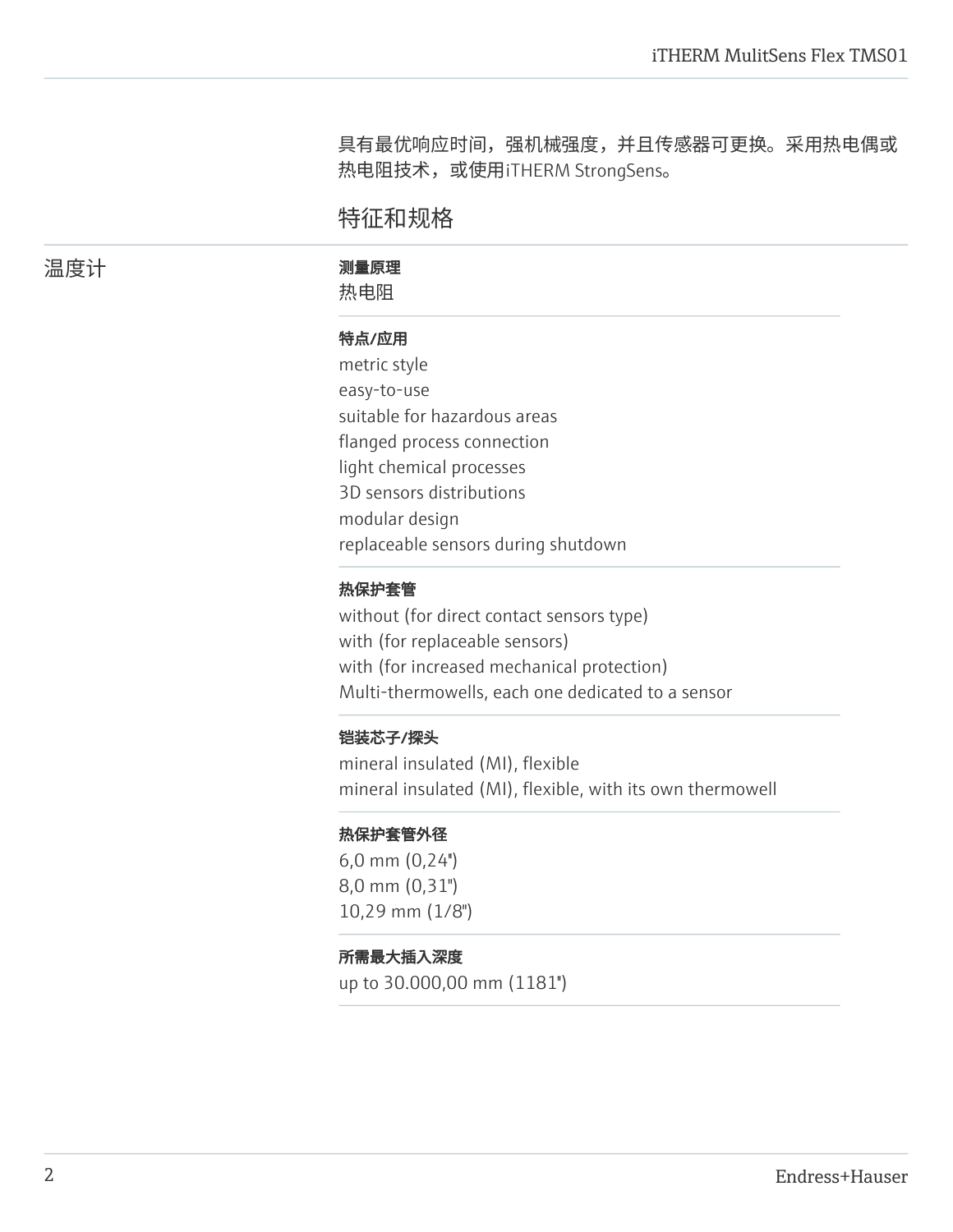#### 热保护套管材质

1.4401 (316) 1.4435 (316L) 1.4541 (321) 1.4550 (347) Alloy 600 (2.4816)

#### 过程连接

flange: 2" ASME/ANSI B16.5 150 ...600 3" ASME/ANSI B16.5 150 ..600 4" ASME/ANSI B16.5 150 ...600 6" ASME/ANSI B16.5 150 ...600 8" ASME/ANSI B16.5 150 ...600 DN80 EN/DIN 1092.1 PN10 ...PN100 DN100 EN/DIN 1092.1 PN10 ...PN100 DN125 EN/DIN 1092.1 PN10 ...PN100 DN150 EN/DIN 1092.1 PN10 ...PN100 DN200 EN/DIN 1092.1 PN10 ...PN100

#### 热保护套管末端类型

straight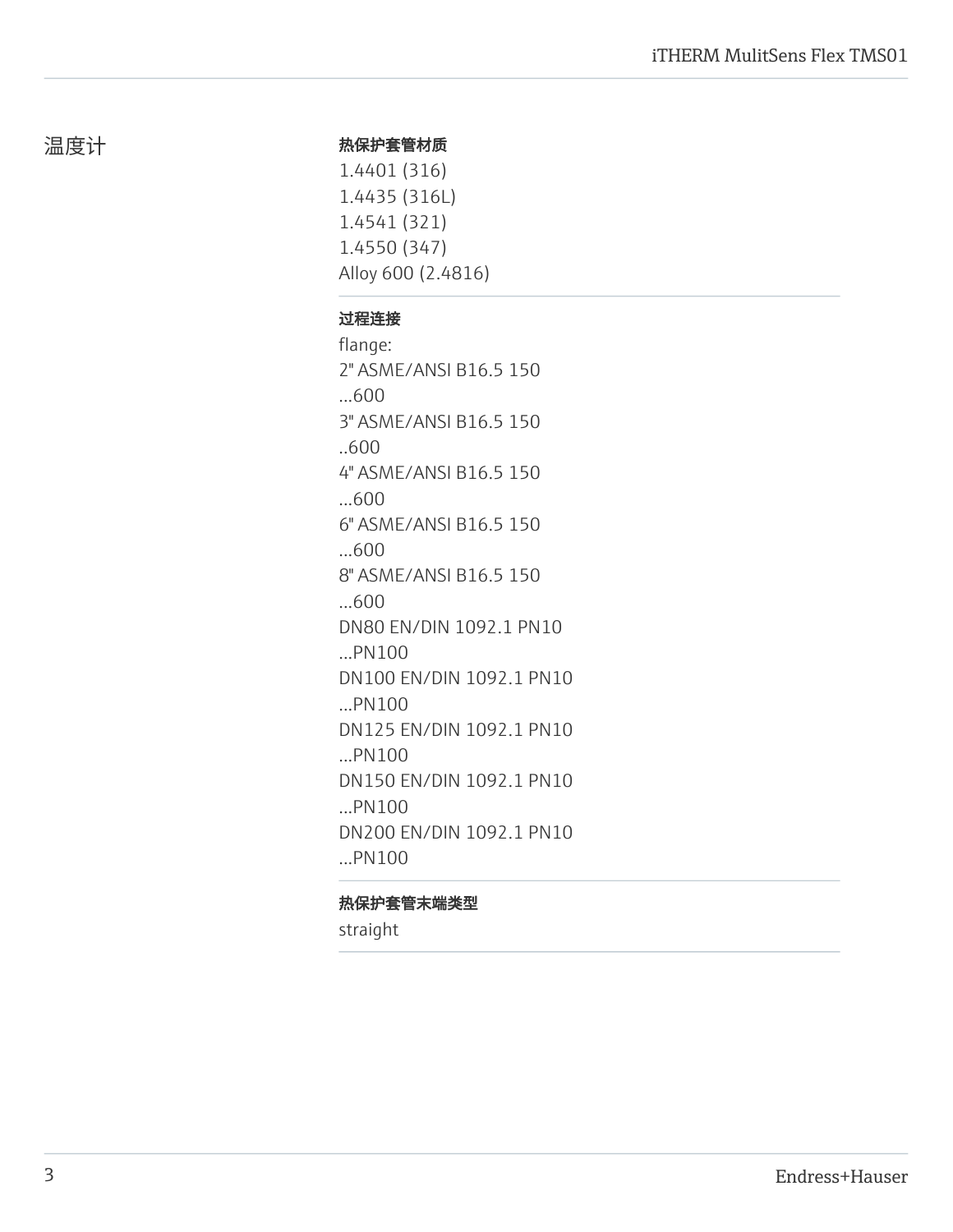#### 工作温度范围

Type K: -270 °C ...1.100 °C (-454 °F ...2.012 °F) Type J: -210 °C ...760 °C (-346 °F ...1.382 °F) Type N: -270 °C …1100 °C (-454 °F ...2.012 °F) Type T: -270 °C …370 °C (-454 °F …698 °F)

## 最大过程压力(静压)

at 20 °C: 100 bar (1450 psi)

## 测量精度

class 2 acc. to IEC 60584 ASTM E230 and ANSI MC 96.1

## 响应时间

depending on configuration: TC:  $t50 = 2 s$  $t90 = 5 s$ RTD:  $t50 = 0,8s$  $t90 = 2s$ 

#### 模块化温度变送器

yes (4 … 20 mA; HART; PROFIBUS PA; FOUNDATION FIELDBUS)

### 防爆认证

ATEX IECEX